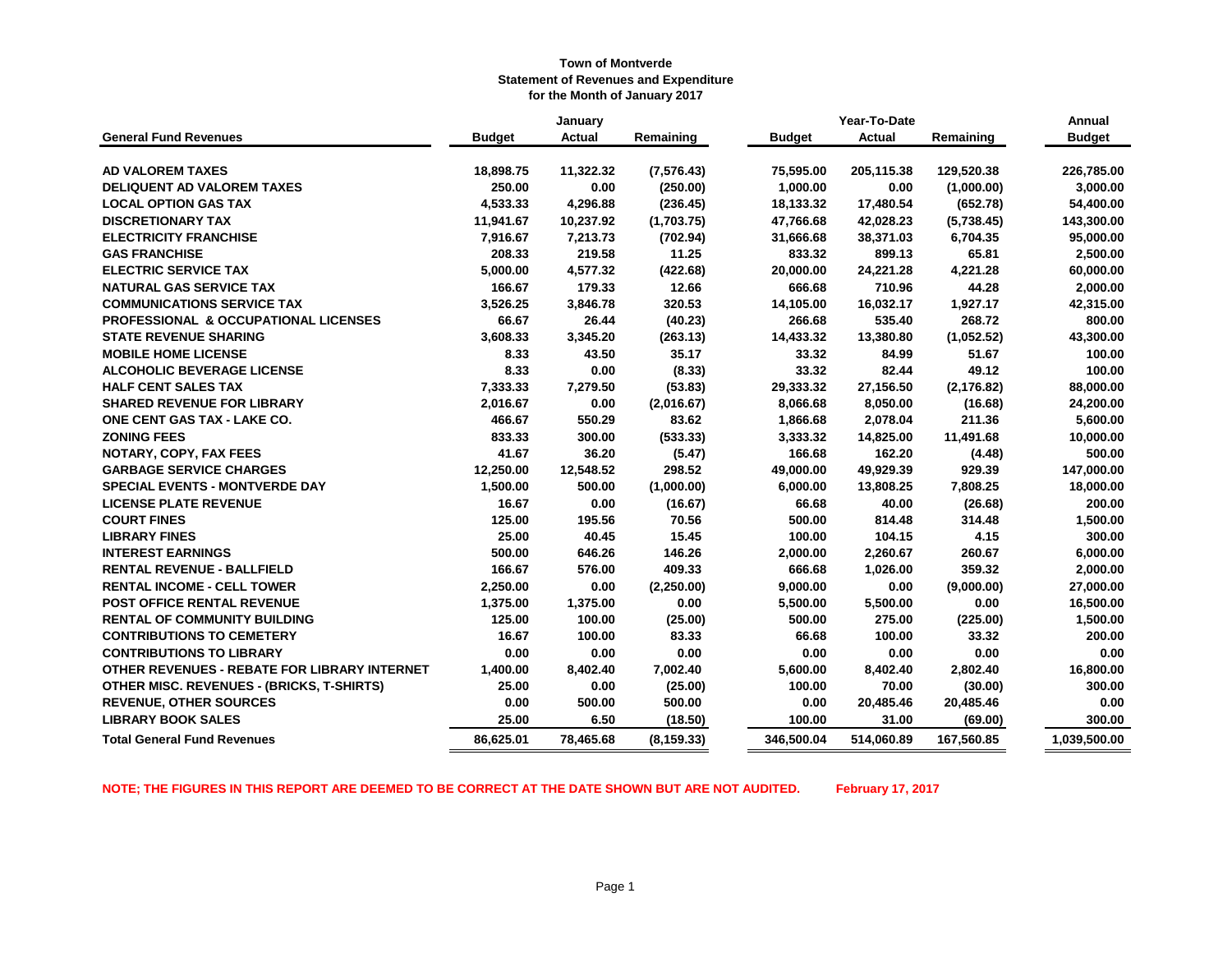|                                                                            |               | January       |            |                        | Year-To-Date  |                        | Annual                 |
|----------------------------------------------------------------------------|---------------|---------------|------------|------------------------|---------------|------------------------|------------------------|
| <b>General Fund Expenditure by Department</b>                              | <b>Budget</b> | <b>Actual</b> | Remaining  | <b>Budget</b>          | <b>Actual</b> | Remaining              | <b>Budget</b>          |
| <b>Elections Section (510)</b>                                             | 8.33          | 0.00          | 8.33       | 33.32                  | 0.00          | 33.32                  | 100.00                 |
| <b>Council Section (511)</b>                                               | 2,857.09      | 2,350.00      | 507.09     | 11,428.36              | 8,969.73      | 2,458.63               | 34,285.00              |
| <b>Mayor's Department (512)</b>                                            | 1,487.50      | 1,200.00      | 287.50     | 5.950.00               | 8,150.00      | (2,200.00)             | 17,850.00              |
| <b>Financial and Administrative (513)</b>                                  | 15,802.18     | 15,300.20     | 501.98     | 68,886.74              | 53,483.13     | 15,403.61              | 195,304.00             |
| <b>Legal Section (514)</b>                                                 | 3,625.00      | 3,014.83      | 610.17     | 14,500.00              | 11,770.98     | 2,729.02               | 43,500.00              |
| <b>COP Program Section (520)</b>                                           | 591.66        | 0.66          | 591.00     | 2,366.64               | 30.92         | 2,335.72               | 7,100.00               |
| <b>Law Enforcement Section (521)</b>                                       | 22,085.99     | 22,311.31     | (225.32)   | 47,776.96              | 48,409.97     | (633.01)               | 102,764.00             |
| <b>Garbage Section (534)</b>                                               | 10,250.00     | 10,459.97     | (209.97)   | 41,000.00              | 41,817.69     | (817.69)               | 123,000.00             |
| <b>Public Works Special Projects (539)</b>                                 | 1,266.67      | 402.32        | 864.35     | 5,066.68               | 2,674.01      | 2,392.67               | 15,200.00              |
| <b>Roads Department (541)</b>                                              | 15,117.33     | 19,092.76     | (3,975.43) | 67,769.32              | 64,000.27     | 3,769.05               | 188,708.00             |
| <b>Special Events Section (559)</b>                                        | 2,083.33      | 539.22        | 1,544.11   | 8,333.32               | 35,671.71     | (27, 338.39)           | 25,000.00              |
| <b>Cemetery Section (569)</b>                                              | 83.33         | 0.00          | 83.33      | 333.32                 | 0.00          | 333.32                 | 1,000.00               |
| <b>Library Section (571)</b>                                               | 9,494.41      | 9,439.31      | 255.09     | 42,844.64              | 45,283.99     | (2,439.35)             | 118,800.00             |
| <b>Parks Department (572)</b>                                              | 6,757.68      | 3,894.09      | 2,863.59   | 30,280.72              | 25,271.56     | 5,009.16               | 84,342.00              |
| <b>Transfer to Fire Fund (599)</b>                                         | 4,014.17      | 4,014.17      | 0.00       | 16,056.68              | 16,056.68     | 0.00                   | 48,170.00              |
| <b>TOTAL GENERAL FUND EXPENDITURE</b>                                      | 95,524.67     | 92,018.84     | 3,705.82   | 362,626.70             | 361,590.64    | 1,036.06               | 1,005,123.00           |
| <b>Current Increase (Decrease) to Reserves:</b>                            |               | (13, 553.16)  |            |                        | 152,470.25    |                        |                        |
| <b>GENERAL FUND RESERVES</b>                                               |               |               |            |                        |               |                        |                        |
|                                                                            |               |               |            |                        |               |                        | <b>Annual</b>          |
| Reserves (599)                                                             | <b>Budget</b> | Actual        | Remaining  | <b>Budget</b>          | Actual        | Remaining              | <b>Budget</b>          |
| <b>GENERAL FUND RESERVES</b>                                               |               |               |            | 1,025,000.00           | 0.00          | 1,025,000.00           | 1,025,000.00           |
| <b>RESERVE FOR CEMETERY</b>                                                |               |               |            | 8,700.00               | 0.00          | 8,700.00               | 8,700.00               |
| <b>RESERVE FOR HISTORICAL ASSOCIATION</b><br><b>RESERVE FOR OPERATIONS</b> |               |               |            | 2,500.00<br>166,800.00 | 0.00<br>0.00  | 2,500.00<br>166,800.00 | 2,500.00<br>166,800.00 |
| <b>Total Reserves</b>                                                      |               |               |            | 1,203,000.00           | 0.00          | 1,203,000.00           | 1,203,000.00           |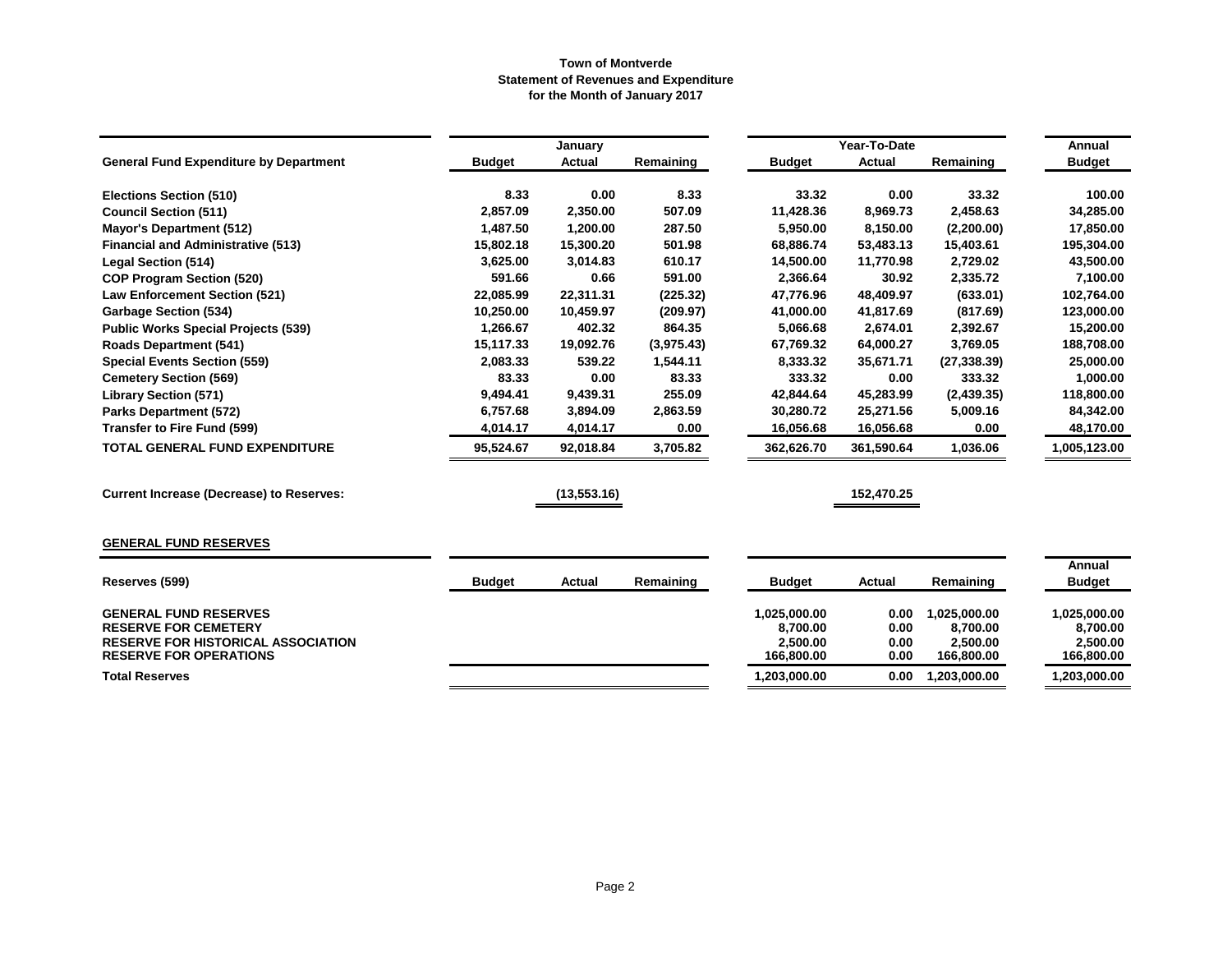## **BANK BALANCES**

|                                                 |            | January             |              |              | Year-To-Date        |              |  |  |  |
|-------------------------------------------------|------------|---------------------|--------------|--------------|---------------------|--------------|--|--|--|
| <b>BANK BALANCES - Per Balance Sheet</b>        | Opening    | <b>Debit/Credit</b> | Closing      | Opening      | <b>Debit/Credit</b> | Closing      |  |  |  |
| <b>Operating Account</b>                        | (7,791.70) | (2,611.36)          | (10, 403.06) | 27.243.32    | (37,646.38)         | (10, 403.06) |  |  |  |
| <b>Money Market account</b>                     | 582,505.30 | (61, 287.64)        | 1,521,217.66 | 1.353.134.47 | 168,083.19          | .521,217.66  |  |  |  |
| <b>Deposit Account - Water Account Deposits</b> | 68.144.01  | 1,155.00            | 69.299.01    | 68.289.01    | 1.010.00            | 69,299.01    |  |  |  |
| <b>Library Account</b>                          | 1.945.50   | (10.00)             | 1.935.50     | 1.975.50     | (40.00)             | 1,935.50     |  |  |  |
| Investment account                              | 277.672.75 | 0.00                | 277.672.75   | 277.672.75   | 0.00                | 277,672.75   |  |  |  |

#### **EXPENDITURE BREAKDOWN BY DEPARTMENT**

|                                                     |               | January       |           |               | Year-To-Date  |            | Annual        |
|-----------------------------------------------------|---------------|---------------|-----------|---------------|---------------|------------|---------------|
| <b>Elections Section (510)</b>                      | <b>Budget</b> | <b>Actual</b> | Remaining | <b>Budget</b> | Actual        | Remaining  | <b>Budget</b> |
| <b>OPERATING EXPENDITURE</b>                        | 8.33          | 0.00          | 8.33      | 33.32         | 0.00          | 33.32      | 100.00        |
| <b>Total Elections Section Expenditure</b>          | 8.33          | 0.00          | 8.33      | 33.32         | 0.00          | 33.32      | 100.00        |
|                                                     |               | January       |           |               | Year-To-Date  |            | Annual        |
| <b>Council Section (511)</b>                        | <b>Budget</b> | Actual        | Remaining | <b>Budget</b> | <b>Actual</b> | Remaining  | <b>Budget</b> |
| <b>CONTRACTURAL SERVICES (Council Stipends)</b>     | 2,350.00      | 2,350.00      | 0.00      | 9,400.00      | 8,969.73      | 430.27     | 28,200.00     |
| <b>TRAVEL</b>                                       | 416.67        | 0.00          | 416.67    | 1,666.68      | 0.00          | 1,666.68   | 5,000.00      |
| <b>PRINTING AND COPYING</b>                         | 16.67         | 0.00          | 16.67     | 66.68         | 0.00          | 66.68      | 200.00        |
| SUBSCRIPTIONS, MEMBERSHIP AND TRAINING              | 73.75         | 0.00          | 73.75     | 295.00        | 0.00          | 295.00     | 885.00        |
| <b>Total Council Department Expenditure</b>         | 2,857.09      | 2,350.00      | 507.09    | 11,428.36     | 8,969.73      | 2,458.63   | 34,285.00     |
|                                                     |               | January       |           |               | Year-To-Date  |            | Annual        |
| Mayor's Department (512)                            | <b>Budget</b> | Actual        | Remaining | <b>Budget</b> | Actual        | Remaining  | <b>Budget</b> |
| <b>CONTRACTURAL SERVICES (Mayor's Stipend)</b>      | 1,200.00      | 1,200.00      | 0.00      | 4,800.00      | 4,800.00      | 0.00       | 14,400.00     |
| <b>OTHER CURRENT CHARGES (Employee Recognition)</b> | 250.00        | 0.00          | 250.00    | 1,000.00      | 3,000.00      | (2,000.00) | 3,000.00      |
| SUBSCRIPTIONS, MEMBERSHIPS AND TRAINING             | 37.50         | 0.00          | 37.50     | 150.00        | 350.00        | (200.00)   | 450.00        |
| <b>Total Mayor's Department Expenditure</b>         | 1,487.50      | 1,200.00      | 287.50    | 5,950.00      | 8,150.00      | (2,200.00) | 17,850.00     |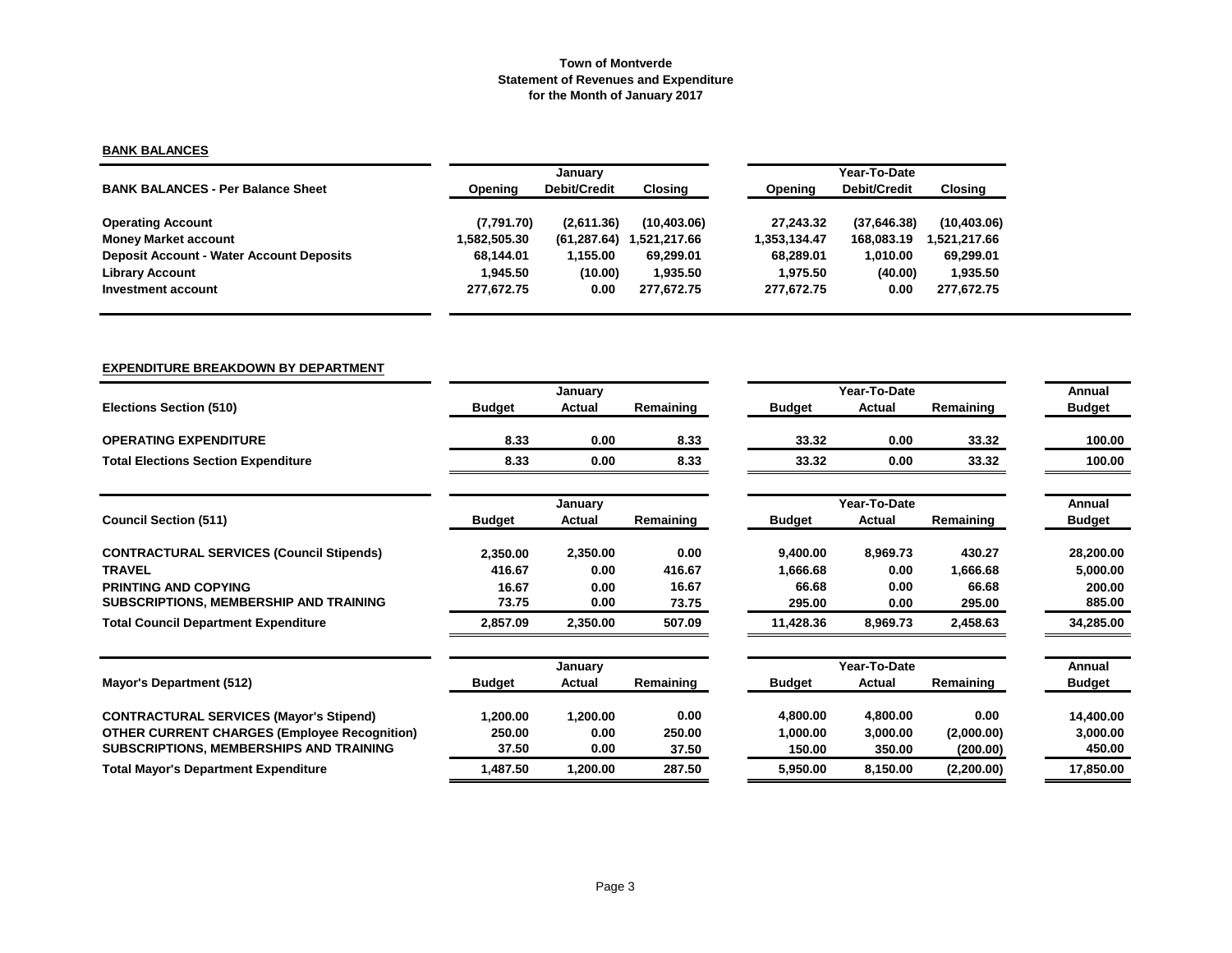|                                                            |               | January   |            |               | Year-To-Date |             | <b>Annual</b> |
|------------------------------------------------------------|---------------|-----------|------------|---------------|--------------|-------------|---------------|
| <b>Financial and Administrative Department (513)</b>       | <b>Budget</b> | Actual    | Remaining  | <b>Budget</b> | Actual       | Remaining   | <b>Budget</b> |
| <b>REGULAR SALARIES &amp; WAGES</b>                        | 2,561.67      | 2,365.95  | 195.72     | 10,246.68     | 10,772.46    | (525.78)    | 30,740.00     |
| <b>HEALTH INSURANCE</b>                                    | 656.92        | 120.56    | 536.36     | 2,627.68      | 1,834.28     | 793.40      | 7,883.00      |
| <b>RETIREMENT PLAN</b>                                     | 192.67        | 220.68    | (28.01)    | 770.68        | 730.43       | 40.25       | 2,312.00      |
| <b>FICA MATCHING</b>                                       | 196.00        | 176.17    | 19.83      | 784.00        | 817.45       | (33.45)     | 2,352.00      |
| <b>WORKERS COMPENSATION</b>                                | 17.83         | 1,826.00  | (1,808.17) | 71.32         | 1,929.00     | (1, 857.68) | 214.00        |
| <b>PROFESSIONAL SERVICES:</b>                              |               |           |            |               |              |             |               |
| <b>Planning Consultant</b>                                 | 2,166.67      | 1,785.00  | 381.67     | 8,666.68      | 9,095.00     | (428.32)    | 26,000.00     |
| <b>Engineering (non-project)</b>                           | 4,166.67      | 2,037.91  | 2,128.76   | 16,666.68     | 3,588.24     | 13,078.44   | 50,000.00     |
| <b>Background Check and Bank Fees</b>                      | 6.25          | 5.63      | 0.62       | 25.00         | 25.34        | (0.34)      | 75.00         |
| <b>Municode Services</b>                                   | 583.33        | 0.00      | 583.33     | 2,333.32      | 900.00       | 1,433.32    | 7,000.00      |
| <b>ACCOUNTING &amp; AUDITING</b>                           | 833.33        | 0.00      | 833.33     | 3,333.32      | 0.00         | 3,333.32    | 10,000.00     |
| <b>CONTRACTUAL SERVICES:</b>                               |               |           |            |               |              |             |               |
| <b>Consulting Service</b>                                  | 416.67        | 1,512.50  | (1,095.83) | 1,666.68      | 4,262.50     | (2,595.82)  | 5,000.00      |
| <b>Janitorial Services</b>                                 | 166.67        | 93.16     | 73.51      | 666.68        | 250.01       | 416.67      | 2,000.00      |
| <b>Internet Domain</b>                                     | 20.83         | 51.78     | (30.95)    | 83.32         | 125.13       | (41.81)     | 250.00        |
| <b>TRAVEL</b>                                              | 166.67        | 0.00      | 166.67     | 666.68        | 149.39       | 517.29      | 2,000.00      |
| <b>TELEPHONE &amp; CABLE INTERNET SERVICE</b>              | 500.00        | 490.53    | 9.47       | 2,000.00      | 1,964.26     | 35.74       | 6,000.00      |
| <b>POSTAGE &amp; FREIGHT</b>                               | 250.00        | 0.00      | 250.00     | 1,000.00      | 893.42       | 106.58      | 3,000.00      |
| <b>UTILITIES</b>                                           | 441.67        | 311.60    | 130.07     | 1,766.68      | 1,350.77     | 415.91      | 5,300.00      |
| <b>RENTALS &amp; LEASES (Copier)</b>                       | 183.33        | 195.12    | (11.79)    | 733.32        | 780.46       | (47.14)     | 2,200.00      |
| <b>INSURANCE</b>                                           | 0.00          | 0.00      | 0.00       | 5,678.00      | 5,476.94     | 201.06      | 5,678.00      |
| <b>REPAIR &amp; MAINTENANCE:</b>                           |               |           |            |               |              |             |               |
| <b>USTI Software Maintenance Contract</b>                  | 250.00        | 2,150.00  | (1,900.00) | 1,000.00      | 2,440.00     | (1,440.00)  | 3,000.00      |
| <b>Pest Control/Termite Protection</b>                     | 54.17         | 49.43     | 4.74       | 216.68        | 601.96       | (385.28)    | 650.00        |
| <b>Alarm System</b>                                        | 100.00        | 0.00      | 100.00     | 400.00        | 298.41       | 101.59      | 1,200.00      |
| <b>Fire Equipment Inspections</b>                          | 4.17          | 0.00      | 4.17       | 16.68         | 0.00         | 16.68       | 50.00         |
| <b>Computer Maintenance</b>                                | 75.00         | 250.00    | (175.00)   | 300.00        | 370.00       | (70.00)     | 900.00        |
| <b>Repairs to Buildings</b>                                | 125.00        | 0.00      | 125.00     | 500.00        | 527.11       | (27.11)     | 1,500.00      |
| <b>Renovation of Auditorium</b>                            | 833.33        | 0.00      | 833.33     | 3,333.32      | 0.00         | 3,333.32    | 10,000.00     |
| <b>S.I.R.E Software Maintenance</b>                        | 100.00        | 0.00      | 100.00     | 400.00        | 1,130.20     | (730.20)    | 1,200.00      |
| <b>PRINTING &amp; COPYING</b>                              | 116.67        | 637.57    | (520.90)   | 466.70        | 945.02       | (478.32)    | 1,400.00      |
| <b>OTHER CHARGES - Town Hall Exp. &amp; Recording Fees</b> | 208.33        | 811.68    | (603.35)   | 833.32        | 1,605.68     | (772.36)    | 2,500.00      |
| <b>OFFICE SUPPLIES</b>                                     | 83.33         | 0.00      | 83.33      | 333.32        | 260.60       | 72.72       | 1,000.00      |
| <b>OPERATING SUPPLIES - Janitorial Supplies</b>            | 141.67        | 48.93     | 92.74      | 566.68        | 199.07       | 367.61      | 1,700.00      |
| <b>SUBSCRIPTIONS, MEMBERSHIPS, &amp; TRAINING</b>          | 183.33        | 160.00    | 23.33      | 733.32        | 160.00       | 573.32      | 2,200.00      |
| <b>Total Financial &amp; Admin Expenditure</b>             | 15,802.18     | 15,300.20 | 501.98     | 68,886.74     | 53,483.13    | 15,403.61   | 195,304.00    |

*Highlights:*

**Fees incurred for Planning Consultant for review of permit applications, site plans, variances, etc are reimbursed to the Town by the applicant**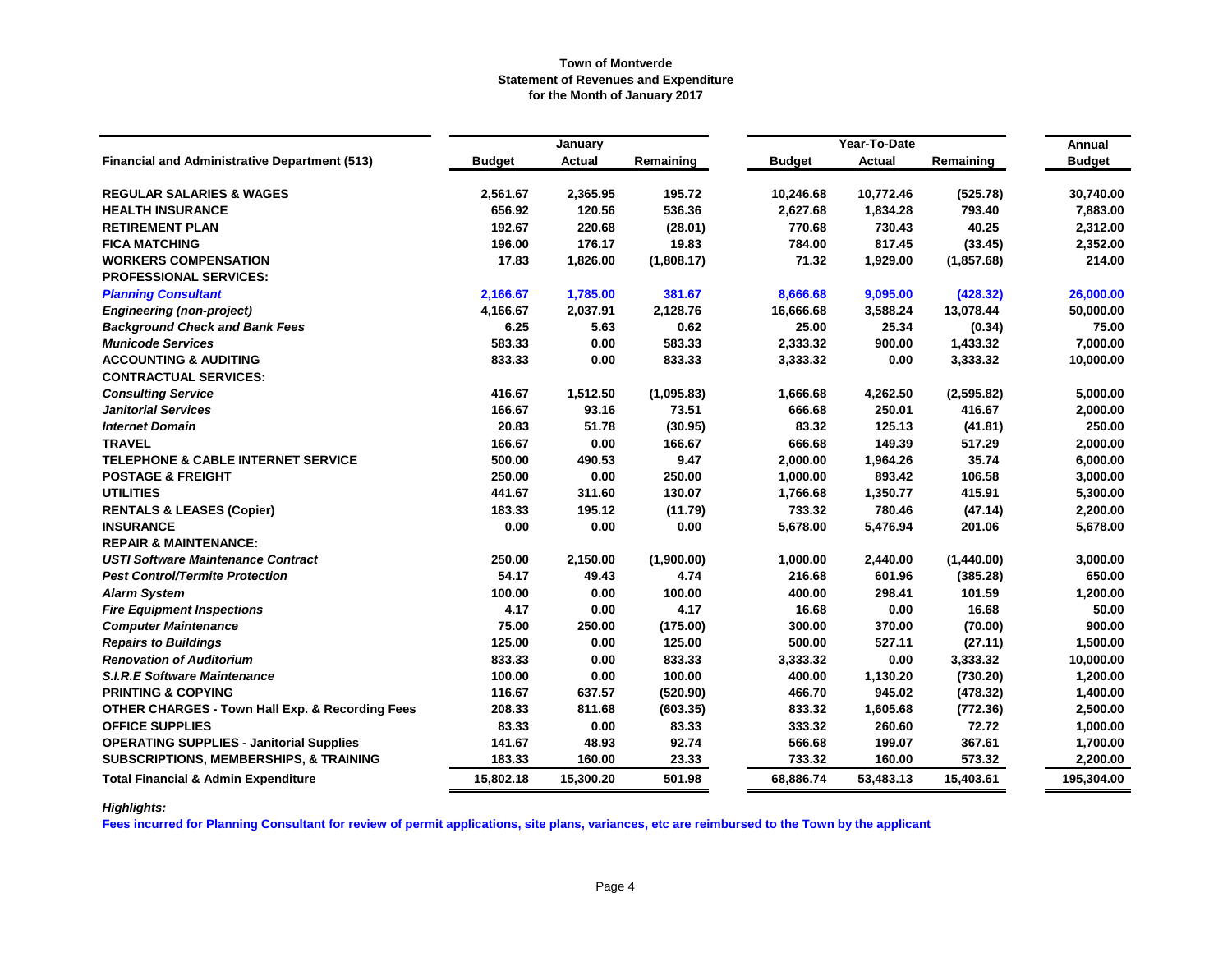|                                                      |               | January       |           |               | Year-To-Date  |            | Annual        |
|------------------------------------------------------|---------------|---------------|-----------|---------------|---------------|------------|---------------|
| <b>Legal Section (514)</b>                           | <b>Budget</b> | <b>Actual</b> | Remaining | <b>Budget</b> | <b>Actual</b> | Remaining  | <b>Budget</b> |
| PROFESSIONAL SERVICES - Legal Councel                | 3,333.33      | 1,725.00      | 1,608.33  | 13,333.32     | 8,937.20      | 4,396.12   | 40,000.00     |
| <b>LEGAL ADVERTS</b>                                 | 291.67        | 1,289.83      | (998.16)  | 1,166.68      | 2,833.78      | (1,667.10) | 3,500.00      |
| <b>Total Legal Section Expenditure</b>               | 3,625.00      | 3,014.83      | 610.17    | 14,500.00     | 11,770.98     | 2,729.02   | 43,500.00     |
|                                                      |               | January       |           |               | Year-To-Date  |            | Annual        |
| <b>COP Program Section (520)</b>                     | <b>Budget</b> | <b>Actual</b> | Remaining | <b>Budget</b> | <b>Actual</b> | Remaining  | <b>Budget</b> |
|                                                      |               |               |           |               |               |            | Annual        |
| <b>TELEPHONE</b>                                     | 8.33          | 0.66          | 7.67      | 33.32         | 2.64          | 30.68      | 100.00        |
| <b>REPAIR &amp; MAINTENANCE</b>                      | 83.33         | 0.00          | 83.33     | 333.32        | 0.00          | 333.32     | 1,000.00      |
| OTHER CHARGES AND OBLIGATIONS                        | 416.67        | 0.00          | 416.67    | 1,666.68      | 0.00          | 1,666.68   | 5,000.00      |
| <b>FUEL</b>                                          | 83.33         | 0.00          | 83.33     | 333.32        | 28.28         | 305.04     | 1,000.00      |
| <b>Total COP Program Expenditure</b>                 | 591.66        | 0.66          | 591.00    | 2,366.64      | 30.92         | 2,335.72   | 7,100.00      |
|                                                      |               | January       |           |               | Year-To-Date  |            | Annual        |
| <b>Law Enforcement Section (521)</b>                 | <b>Budget</b> | <b>Actual</b> | Remaining | <b>Budget</b> | <b>Actual</b> | Remaining  | <b>Budget</b> |
| <b>LAKE COUNTY SHERIFF'S CONTRACT Paid Quarterly</b> | 20,283.50     | 20,283.28     | 0.22      | 40,567.00     | 40,566.56     | 0.44       | 81,134.00     |
| <b>FUNDS FOR EXTRA DETAILS</b>                       | 1,666.66      | 1,912.50      | (245.84)  | 6,666.64      | 7,268.90      | (602.26)   | 20,000.00     |
| <b>TELEPHONE</b>                                     | 91.67         | 79.67         | 12.00     | 366.68        | 318.35        | 48.33      | 1,100.00      |
| <b>UTILITIES - Electricity</b>                       | 35.83         | 23.86         | 11.97     | 143.32        | 115.13        | 28.19      | 430.00        |
| REPAIR & MAINTENANCE - Pest Control & Fire Ex. Insp. | 8.33          | 12.00         | (3.67)    | 33.32         | 141.03        | (107.71)   | 100.00        |
| <b>Total Law Enforcement Expenditure</b>             | 22,085.99     | 22,311.31     | (225.32)  | 47,776.96     | 48,409.97     | (633.01)   | 102,764.00    |
|                                                      |               | January       |           |               | Year-To-Date  |            | Annual        |
| <b>Garbage Section (534)</b>                         | <b>Budget</b> | Actual        | Remaining | <b>Budget</b> | Actual        | Remaining  | <b>Budget</b> |
| <b>CONTRACTUAL SERVICES</b>                          | 10,250.00     | 10,459.97     | (209.97)  | 41,000.00     | 41,817.69     | (817.69)   | 123,000.00    |
| <b>Total Garbage Section Expenditure</b>             | 10,250.00     | 10,459.97     | (209.97)  | 41,000.00     | 41,817.69     | (817.69)   | 123,000.00    |
|                                                      |               | January       |           |               | Year-To-Date  |            | Annual        |
| <b>Public Works General Projects (539)</b>           | <b>Budget</b> | Actual        | Remaining | <b>Budget</b> | <b>Actual</b> | Remaining  | <b>Budget</b> |
| <b>REPAIRS AND MAINTENANCE</b>                       | 600.00        | 21.76         | 578.24    | 2,400.00      | 111.38        | 2,288.62   | 6,000.00      |
| <b>LAKE FLORENCE ELECTRICITY</b>                     | 500.00        | 256.77        | 243.23    | 2,000.00      | 2,314.35      | (314.35)   | 6,000.00      |
| <b>ELECTRICITY AT PW BUILDING</b>                    | 41.67         | 23.85         | 17.82     | 166.68        | 115.14        | 51.54      | 500.00        |
| <b>LANDSCAPING AT PW BUILDING</b>                    | 0.00          | 0.00          | 0.00      | 0.00          | 0.00          | 0.00       | 1,200.00      |
| <b>OPERATING SUPPLIES</b>                            | 125.00        | 99.94         | 25.06     | 500.00        | 133.14        | 366.86     | 1,500.00      |
| <b>Total Public Works General Projects</b>           | 1,266.67      | 402.32        | 864.35    | 5,066.68      | 2,674.01      | 2,392.67   | 15,200.00     |
|                                                      |               |               |           |               |               |            |               |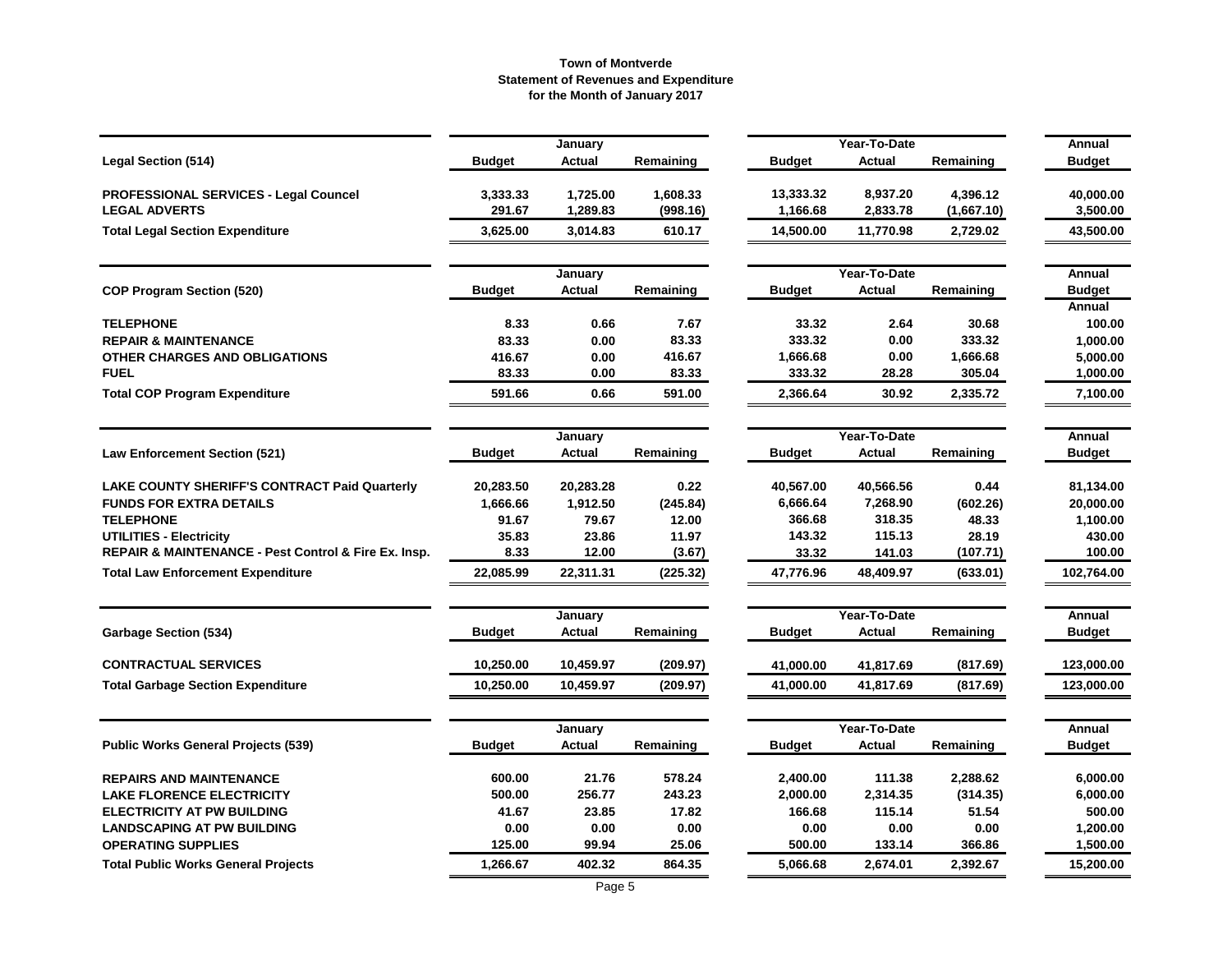|                                                                     |               | January       |            |               | Year-To-Date  |              | Annual        |
|---------------------------------------------------------------------|---------------|---------------|------------|---------------|---------------|--------------|---------------|
| <b>Roads Department (541)</b>                                       | <b>Budget</b> | <b>Actual</b> | Remaining  | <b>Budget</b> | Actual        | Remaining    | <b>Budget</b> |
| <b>REGULAR SALARIES &amp; WAGES</b>                                 | 2,406.33      | 2,232.53      | 173.80     | 9,625.32      | 10,616.51     | (991.19)     | 28,876.00     |
| <b>RETIREMENT PLAN</b>                                              | 181.00        | 260.66        | (79.66)    | 724.00        | 793.44        | (69.44)      | 2,172.00      |
| <b>UNIFORMS &amp; CLOTHING</b>                                      | 20.83         | 0.00          | 20.83      | 83.32         | 0.00          | 83.32        | 250.00        |
| <b>FICA MATCHING</b>                                                | 184.17        | 170.79        | 13.38      | 736.68        | 812.15        | (75.47)      | 2,210.00      |
| <b>WORKERS COMPENSATION</b>                                         | 133.33        | 0.00          | 133.33     | 533.32        | 1,506.00      | (972.68)     | 1,600.00      |
| <b>PROFESSIONAL SERVICES - Engineering</b>                          | 416.67        | 0.00          | 416.67     | 1,666.68      | 0.00          | 1.666.68     | 5,000.00      |
| <b>CONTRACTUAL SERVICES - Removal of Trees, Lowry</b><br>UTILITIES: | 833.33        | 9,700.00      | (8,866.67) | 3,333.32      | 10,220.00     | (6,886.68)   | 10,000.00     |
| <b>Street Lighting - Power</b>                                      | 1,041.67      | 979.50        | 62.17      | 4,166.68      | 3,785.08      | 381.60       | 12,500.00     |
| <b>Street Lighting - Equipment Rental &amp; Lease</b>               | 2,250.00      | 1,980.53      | 269.47     | 9,000.00      | 7,914.74      | 1,085.26     | 27,000.00     |
| <b>INSURANCE</b>                                                    | 0.00          | 0.00          | 0.00       | 7,300.00      | 7,041.78      | 258.22       | 7,300.00      |
| <b>REPAIR AND MAINTENANCE - Truck Service</b>                       | 500.00        | 0.00          | 500.00     | 2,000.00      | 111.92        | 1,888.08     | 6,000.00      |
| <b>OPERATING SUPPLIES</b>                                           | 62.50         | 0.00          | 62.50      | 250.00        | 0.00          | 250.00       | 750.00        |
| <b>FUEL</b>                                                         | 20.83         | 0.00          | 20.83      | 83.32         | 25.08         | 58.24        | 250.00        |
| <b>ROAD MATERIALS &amp; SUPPLIES</b>                                | 650.00        | 800.00        | (150.00)   | 2,600.00      | 800.00        | 1,800.00     | 7,800.00      |
| <b>INFRASTRUCTURE - Road Repair</b>                                 | 6,250.00      | 2,968.75      | 3,281.25   | 25,000.00     | 20,373.57     | 4,626.43     | 75,000.00     |
| <b>AID TO GOVERNMENT AGENCIES - Grants</b>                          | 166.67        | 0.00          | 166.67     | 666.68        | 0.00          | 666.68       | 2,000.00      |
| <b>Total Roads Department</b>                                       | 15,117.33     | 19,092.76     | (3,975.43) | 67,769.32     | 64,000.27     | 3,769.05     | 188,708.00    |
|                                                                     |               | January       |            |               | Year-To-Date  |              | <b>Annual</b> |
| <b>Special Events Section (559)</b>                                 | <b>Budget</b> | <b>Actual</b> | Remaining  | <b>Budget</b> | Actual        | Remaining    | <b>Budget</b> |
| <b>MONTVERDE DAY &amp; CONCERTS IN THE PARK</b>                     | 2,083.33      | 539.22        | 1,544.11   | 8,333.32      | 35,671.71     | (27, 338.39) | 25.000.00     |
| <b>Total Special Events Section Expenditure</b>                     | 2,083.33      | 539.22        | 1,544.11   | 8,333.32      | 35,671.71     | (27, 338.39) | 25,000.00     |
|                                                                     |               | January       |            |               | Year-To-Date  |              | Annual        |
| <b>Cemetery Section (569)</b>                                       | <b>Budget</b> | <b>Actual</b> | Remaining  | <b>Budget</b> | <b>Actual</b> | Remaining    | <b>Budget</b> |
| <b>Repairs and Maintenance</b>                                      | 83.33         | 0.00          | 83.33      | 333.32        | 0.00          | 333.32       | 1,000.00      |
| <b>Total Cemetery Section Expenditure</b>                           | 83.33         | 0.00          | 83.33      | 333.32        | 0.00          | 333.32       | 1,000.00      |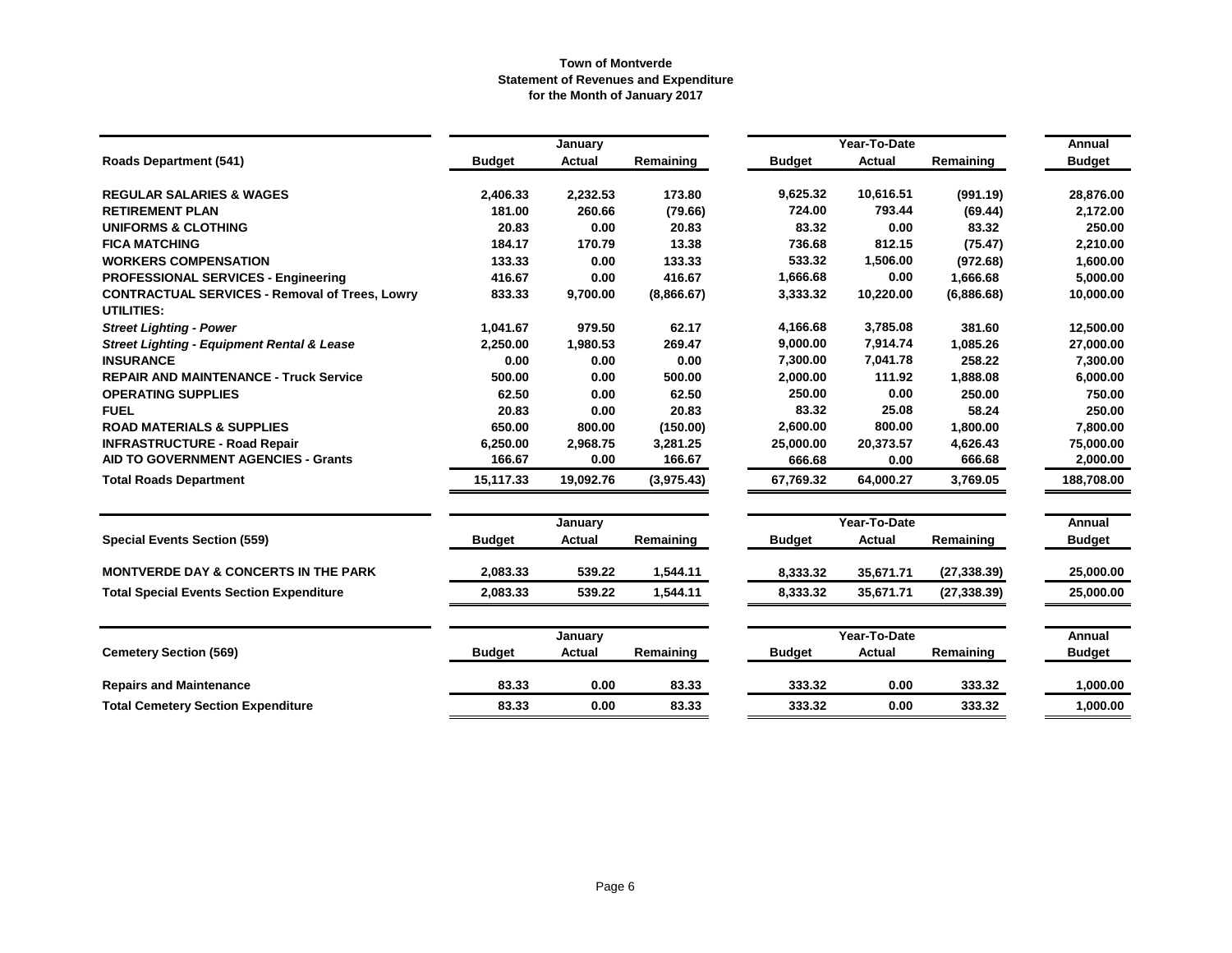|                                                   |               | January       |           |               | Year-To-Date  |             | Annual        |
|---------------------------------------------------|---------------|---------------|-----------|---------------|---------------|-------------|---------------|
| <b>Library Department (571)</b>                   | <b>Budget</b> | <b>Actual</b> | Remaining | <b>Budget</b> | <b>Actual</b> | Remaining   | <b>Budget</b> |
| <b>REGULAR SALARIES &amp; WAGES</b>               | 4,415.58      | 4,028.10      | 387.48    | 17,662.32     | 18,621.77     | (959.45)    | 52,987.00     |
| <b>HEALTH INSURANCE</b>                           | 1,260.08      | 1,341.94      | (81.86)   | 5,040.32      | 4,629.16      | 411.16      | 15,121.00     |
| <b>RETIREMENT PLAN</b>                            | 246.50        | 423.92        | (177.42)  | 986.00        | 1,335.40      | (349.40)    | 2,958.00      |
| <b>FICA MATCHING</b>                              | 337.83        | 306.54        | 31.29     | 1,351.32      | 1,417.33      | (66.01)     | 4,054.00      |
| <b>WORKERS COMPENSATION</b>                       | 10.83         | 0.00          | 10.83     | 43.32         | 140.00        | (96.68)     | 130.00        |
| <b>CONTRACTUAL SERVICES:</b>                      |               |               |           |               | 0.00          |             |               |
| <b>Cleaning Services</b>                          | 149.00        | 93.16         | 55.84     | 596.00        | 349.72        | 246.28      | 1,788.00      |
| <b>TRAVEL</b>                                     | 16.67         | 0.00          | 16.67     | 66.68         | 0.00          | 66.68       | 200.00        |
| TELEPHONE (80% of cost is rebated in revenues)    | 1,859.17      | 1,581.58      | 277.59    | 7,436.68      | 6,326.04      | 1,110.64    | 22,310.00     |
| <b>POSTAGE &amp; FREIGHT</b>                      | 16.67         | 0.00          | 16.67     | 66.68         | 0.00          | 66.68       | 200.00        |
| <b>UTILITIES</b>                                  | 375.00        | 281.80        | 93.20     | 1,500.00      | 1,294.66      | 205.34      | 4,500.00      |
| <b>INSURANCE</b>                                  | 0.00          | 0.00          | 0.00      | 4,867.00      | 4,694.52      | 172.48      | 4,867.00      |
| <b>REPAIR &amp; MAINTENANCE:</b>                  |               |               |           |               |               |             |               |
| <b>Pest Control</b>                               | 19.58         | 0.00          | 19.58     | 78.32         | 241.53        | (163.21)    | 235.00        |
| <b>General Repairs and Maintenance</b>            | 197.08        | 163.74        | 33.34     | 788.32        | 3,949.46      | (3, 161.14) | 2,365.00      |
| <b>Alarm System Fees</b>                          | 32.92         | 0.00          | 32.92     | 131.68        | 0.00          | 131.68      | 395.00        |
| <b>Fire Extinguisher Inspection</b>               | 3.34          | 0.00          | 3.34      | 13.36         | 0.00          | 13.36       | 40.00         |
| <b>PROMOTIONAL ACTIVITIES</b>                     | 58.33         | 135.00        | (76.67)   | 233.32        | 135.00        | 98.32       | 700.00        |
| OTHER CURRENT CHARGES AND OBLIGATIONS             | 66.67         | 600.00        | (533.33)  | 266.68        | 600.00        | (333.32)    | 800.00        |
| <b>OFFICE SUPPLIES</b>                            | 83.33         | 0.00          | 83.33     | 333.32        | 0.00          | 333.32      | 1,000.00      |
| <b>OPERATING SUPPLIES</b>                         | 33.33         | 120.73        | (87.40)   | 133.32        | 291.94        | (158.62)    | 400.00        |
| <b>SUBSCRIPTIONS, MEMBERSHIPS, &amp; TRAINING</b> | 20.83         | 0.00          | 20.83     | 83.32         | 0.00          | 83.32       | 250.00        |
| <b>MACHINERY AND EQUIPMENT</b>                    | 0.00          | 199.99        | 0.00      | 0.00          | 199.99        | (199.99)    | 0.00          |
| <b>LIBRARY BOOKS AND MATERIALS</b>                | 291.67        | 162.81        | 128.86    | 1,166.68      | 1,057.47      | 109.21      | 3,500.00      |
| <b>Total Library Department Expenditure</b>       | 9,494.41      | 9,439.31      | 255.09    | 42,844.64     | 45,283.99     | (2,439.35)  | 118,800.00    |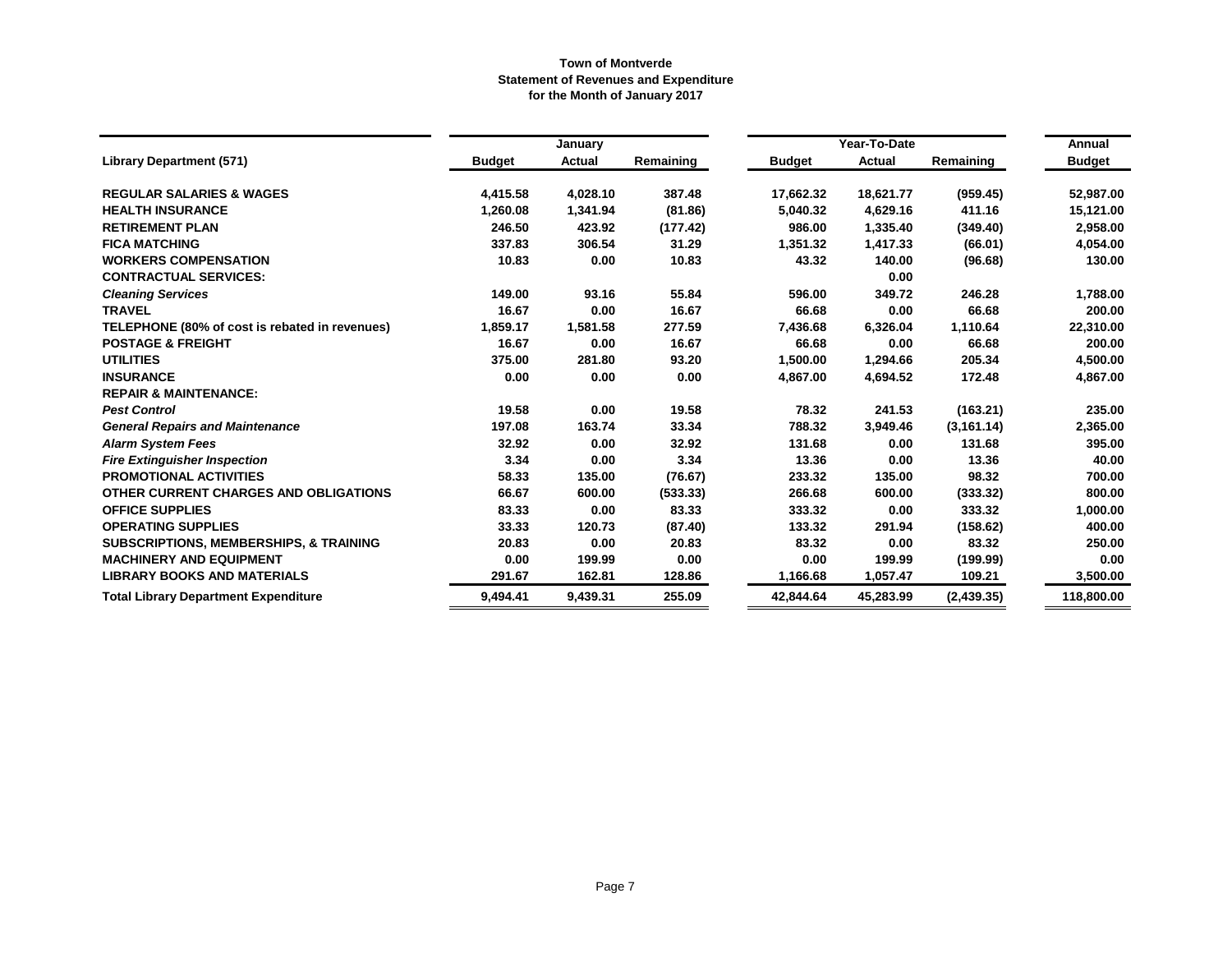|                                                              |               | January       |           |               | Year-To-Date  |            | Annual        |
|--------------------------------------------------------------|---------------|---------------|-----------|---------------|---------------|------------|---------------|
| Parks Department (572)                                       | <b>Budget</b> | <b>Actual</b> | Remaining | <b>Budget</b> | <b>Actual</b> | Remaining  | <b>Budget</b> |
| <b>PROFESSIONAL SERVICES</b>                                 | 416.67        | 0.00          | 416.67    | 1,666.68      | 0.00          | 1,666.68   | 5,000.00      |
| <b>CONTRACTUAL SERVICES:</b>                                 |               |               |           |               |               |            |               |
| <b>Tree Removal in Parks</b>                                 | 166.67        | 0.00          | 166.67    | 666.68        | 0.00          | 666.68     | 2,000.00      |
| Janitorial Services at the Community Building                | 116.00        | 93.14         | 22.86     | 464.00        | 349.66        | 114.34     | 1,392.00      |
| <b>TELEPHONE &amp; INTERNET</b>                              | 166.67        | 147.79        | 18.88     | 666.68        | 591.61        | 75.07      | 2,000.00      |
| <b>UTILITIES - Electric &amp; Gas</b>                        | 283.33        | 244.83        | 38.50     | 1,133.32      | 1,160.94      | (27.62)    | 3,400.00      |
| <b>RENTALS &amp; LEASES</b>                                  | 16.67         | 0.00          | 16.67     | 66.68         | 0.00          | 66.68      | 200.00        |
| <b>INSURANCE</b>                                             | 0.00          | 0.00          | 0.00      | 3,250.00      | 3,129.68      | 120.32     | 3,250.00      |
| <b>REPAIR &amp; MAINTENANCE:</b>                             |               |               |           |               |               |            |               |
| <b>Pest Control</b>                                          | 50.00         | 50.00         | 0.00      | 200.00        | 754.53        | (554.53)   | 600.00        |
| <b>Clearing of Lakes</b>                                     | 54.16         | 0.00          | 54.16     | 216.64        | 0.00          | 216.64     | 650.00        |
| <b>Tree Trimming</b>                                         | 166.67        | 0.00          | 166.67    | 666.68        | 0.00          | 666.68     | 2,000.00      |
| <b>Fire Extinguisher Inspection</b>                          | 16.67         | 0.00          | 16.67     | 66.68         | 0.00          | 66.68      | 200.00        |
| <b>Maintenance of Vehicles</b>                               | 133.33        | 336.93        | (203.60)  | 533.32        | 389.70        | 143.62     | 1,600.00      |
| <b>Repairs to Community Building</b>                         | 133.33        | 0.00          | 133.33    | 533.32        | 368.99        | 164.33     | 1,600.00      |
| <b>Maintainance of Parks</b>                                 | 291.67        | 118.25        | 173.42    | 1,166.68      | 6,064.27      | (4,897.59) | 3,500.00      |
| <b>Mowing</b>                                                | 3,075.00      | 2,800.00      | 275.00    | 12,300.00     | 11,337.22     | 962.78     | 36,900.00     |
| <b>OTHER CURRENT CHARGES &amp; OBLIGATIONS</b>               | 4.17          | 0.00          | 4.17      | 16.68         | 0.00          | 16.68      | 50.00         |
| <b>OPERATING SUPPLIES</b>                                    | 166.67        | 3.51          | 163.16    | 666.68        | 851.86        | (185.18)   | 2,000.00      |
| <b>FUEL</b>                                                  | 250.00        | 99.64         | 150.36    | 1,000.00      | 273.10        | 726.90     | 3,000.00      |
| <b>CAPITAL OUTLAY - Truskett Park Fence &amp; Playground</b> | 1,250.00      | 0.00          | 1,250.00  | 5,000.00      | 0.00          | 5,000.00   | 15,000.00     |
| <b>Total Parks Department</b>                                | 6,757.68      | 3,894.09      | 2.863.59  | 30,280.72     | 25,271.56     | 5,009.16   | 84,342.00     |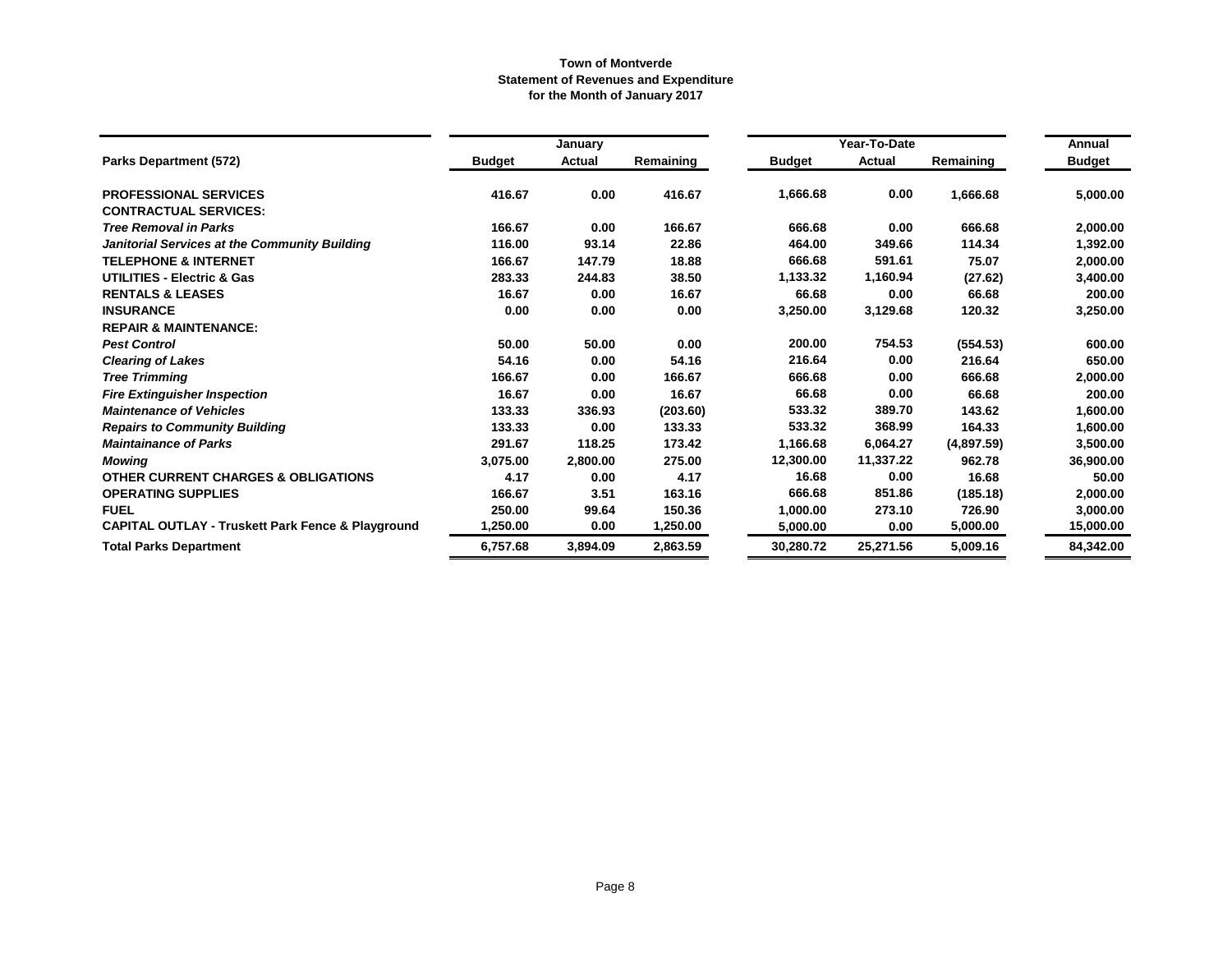### **WATER DEPARTMENT**

|                                      | January       |               |             |               | Annual     |           |               |
|--------------------------------------|---------------|---------------|-------------|---------------|------------|-----------|---------------|
| <b>Water Fund Revenues</b>           | <b>Budget</b> | <b>Actual</b> | Remaining   | <b>Budget</b> | Actual     | Remaining | <b>Budget</b> |
| <b>WATER SERVICE CHARGES</b>         | 24.750.00     | 27,560.92     | 2.810.92    | 99,000,00     | 117.220.41 | 18.220.41 | 297,000.00    |
| <b>CONNECTION/DISCONNECTION FEES</b> | 375.00        | 497.00        | 122.00      | 1.500.00      | 1.729.00   | 229.00    | 4.500.00      |
| <b>WATER IMPACT FEES</b>             | 1,133.33      | 0.00          | (1, 133.33) | 4,533.32      | 13,596.00  | 9,062.68  | 13,600.00     |
| <b>INSTALLATION CHARGES</b>          | 525.00        | 0.00          | (525.00)    | 2,100.00      | 6,300.00   | 4.200.00  | 6.300.00      |
| <b>INTEREST EARNINGS</b>             | 125.00        | 171.78        | 46.78       | 500.00        | 600.93     | 100.93    | 1,500.00      |
| <b>MISCELLANEOUS REVENUE</b>         | 33.33         | 0.00          | (33.33)     | 133.32        | 0.00       | (133.32)  | 400.00        |
| <b>Total Water Fund Revenues</b>     | 26.941.66     | 28.229.70     | 288.04 ا    | 107.766.64    | 139.446.34 | 31,679.70 | 323,300.00    |

|                                               |               | January  |           |               | Year-To-Date |            | Annual        |
|-----------------------------------------------|---------------|----------|-----------|---------------|--------------|------------|---------------|
| <b>Water Fund Expenditure (533)</b>           | <b>Budget</b> | Actual   | Remaining | <b>Budget</b> | Actual       | Remaining  | <b>Budget</b> |
| <b>REGULAR SALARIES &amp; WAGES</b>           | 10,497.00     | 9,585.16 | 911.84    | 41,988.00     | 47,561.75    | (5,573.75) | 125,964.00    |
| <b>HEALTH INSURANCE</b>                       | 1,944.17      | 1,579.12 | 365.05    | 7,776.68      | 6,650.77     | 1,125.91   | 23,330.00     |
| <b>RETIREMENT PLAN</b>                        | 790.00        | 1,054.62 | (264.62)  | 3,160.00      | 3,238.14     | (78.14)    | 9,480.00      |
| <b>UNIFORMS &amp; CLOTHINGS</b>               | 166.67        | 0.00     | 166.67    | 666.68        | 0.00         | 666.68     | 2,000.00      |
| <b>FICA MATCHING</b>                          | 803.00        | 725.01   | 77.99     | 3,212.00      | 3,616.37     | (404.37)   | 9,636.00      |
| <b>WORKERS COMPENSATION</b>                   | 208.33        | 0.00     | 208.33    | 833.32        | 2,206.00     | (1,372.68) | 2,500.00      |
| <b>PROFESSIONAL SERVICES:</b>                 |               |          |           |               |              |            |               |
| <b>Engineering Services - As Necessary</b>    | 833.33        | 0.00     | 833.33    | 3,333.32      | 1,673.71     | 1,659.61   | 10,000.00     |
| <b>Bank Fees</b>                              | 333.33        | 389.50   | (56.17)   | 1,333.32      | 1,814.38     | (481.06)   | 4,000.00      |
| <b>Annual Consumer Confidence Report</b>      | 16.67         | 0.00     | 16.67     | 66.68         | 0.00         | 66.68      | 200.00        |
| <b>ACCOUNTING &amp; AUDITING</b>              | 666.67        | 0.00     | 666.67    | 2,666.68      | 0.00         | 2,666.68   | 8,000.00      |
| <b>CONTRACTUAL SERVICES:</b>                  |               |          |           |               |              |            |               |
| <b>Well/Water Testing - Plant Technicians</b> | 650.00        | 850.00   | (200.00)  | 2,600.00      | 2,800.00     | (200.00)   | 7,800.00      |
| <b>Digging for Water Lines</b>                | 20.83         | 0.00     | 20.83     | 83.32         | 0.00         | 83.32      | 250.00        |
| <b>Software Payments</b>                      | 41.67         | 47.70    | (6.03)    | 166.68        | 190.82       | (24.14)    | 500.00        |
| <b>TRAVEL</b>                                 | 200.00        | 0.00     | 200.00    | 800.00        | 0.00         | 800.00     | 2,400.00      |
| <b>TELEPHONE</b>                              | 250.00        | 227.99   | 22.01     | 1,000.00      | 911.06       | 88.94      | 3,000.00      |
| <b>POSTAGE &amp; FREIGHT</b>                  | 300.00        | 0.00     | 300.00    | 1,200.00      | 1,621.50     | (421.50)   | 3,600.00      |
| <b>UTILITIES</b>                              | 1,250.00      | 1,330.47 | (80.47)   | 5,000.00      | 5,055.94     | (55.94)    | 15,000.00     |
| <b>RENTALS &amp; LEASES - Copier Machine</b>  | 208.33        | 195.11   | 13.22     | 833.32        | 780.46       | 52.86      | 2,500.00      |
| <b>INSURANCE</b>                              | 0.00          | 0.00     | 0.00      | 10,140.00     | 9,780.25     | 359.75     | 10,140.00     |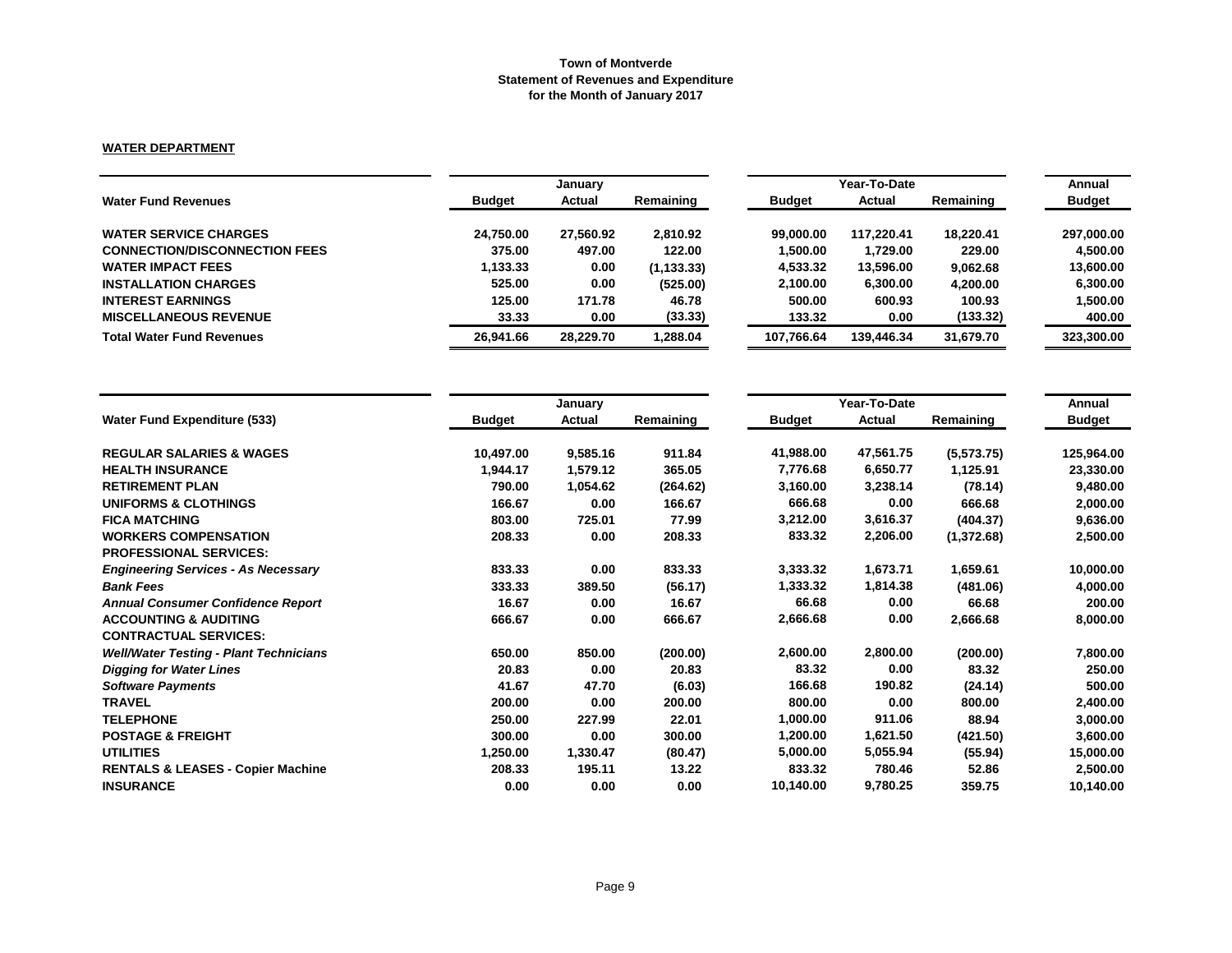| <b>REPAIR &amp; MAINTENANCE:</b>                  |           |           |            |            |            |            |            |
|---------------------------------------------------|-----------|-----------|------------|------------|------------|------------|------------|
| <b>Pest Control</b>                               | 12.50     | 12.00     | 0.50       | 50.00      | 48.00      | 2.00       | 150.00     |
| <b>Well, Water Main Repairs</b>                   | 375.00    | 0.00      | 375.00     | 1,500.00   | 5,862.08   | (4,362.08) | 4,500.00   |
| Software Maintenance - EZ Route, USTI             | 275.00    | 2,150.00  | (1,875.00) | 1,100.00   | 2,440.00   | (1,340.00) | 3,300.00   |
| <b>Water Tank Maintenance</b>                     | 1,050.00  | 0.00      | 1,050.00   | 4,200.00   | 2.36       | 4,197.64   | 12,600.00  |
| <b>Pipe Repairs</b>                               | 166.67    | 3,685.00  | (3,518.33) | 666.68     | 3,685.00   | (3,018.32) | 2,000.00   |
| <b>Vehicle Repairs</b>                            | 166.67    | 720.00    | (553.33)   | 666.68     | 736.76     | (70.08)    | 2,000.00   |
| <b>Water Pump Motor Maintenance</b>               | 0.00      | 0.00      | 0.00       | 0.00       | 0.00       | 0.00       | 0.00       |
| <b>Fire Extinguisher Inspection</b>               | 4.16      | 0.00      | 4.16       | 16.64      | 0.00       | 16.64      | 50.00      |
| <b>Computer Repair</b>                            | 100.00    | 0.00      | 100.00     | 400.00     | 0.00       | 400.00     | 1,200.00   |
| <b>APS Major PMI Inspection</b>                   | 125.00    | 0.00      | 125.00     | 500.00     | 0.00       | 500.00     | 1,500.00   |
| <b>PRINTING &amp; COPYING</b>                     | 100.00    | 637.57    | (537.57)   | 400.00     | 945.02     | (545.02)   | 1,200.00   |
| <b>OTHER CURRENT CHARGES:</b>                     |           |           |            |            |            |            |            |
| <b>Licenses</b>                                   | 200.00    | 0.00      | 200.00     | 800.00     | 0.00       | 800.00     | 2,400.00   |
| <b>Recording of Water Liens etc.</b>              | 25.00     | 0.00      | 25.00      | 100.00     | 10.00      | 90.00      | 300.00     |
| <b>MS4 Stormwater Permit</b>                      | 475.00    | 0.00      | 475.00     | 1,900.00   | 0.00       | 1,900.00   | 5,700.00   |
| <b>OFFICE SUPPLIES</b>                            | 158.33    | 0.00      | 158.33     | 633.32     | 13.50      | 619.82     | 1,900.00   |
| <b>OPERATING SUPPLIES</b>                         | 700.00    | 1,795.11  | (1,095.11) | 2,800.00   | 2,319.36   | 480.64     | 8,400.00   |
| <b>FUEL</b>                                       | 208.33    | 43.00     | 165.33     | 833.32     | 343.53     | 489.79     | 2,500.00   |
| <b>SUBSCRIPTIONS, MEMBERSHIPS, &amp; TRAINING</b> | 191.67    | 0.00      | 191.67     | 766.68     | 0.00       | 766.68     | 2,300.00   |
| <b>MACHINERY AND EQUIPMENT - Capital Outlay:</b>  |           |           |            |            |            |            |            |
| <b>SCADA Alarm</b>                                | 3,333.33  | 0.00      | 3,333.33   | 13,333.32  | 0.00       | 13,333.32  | 40,000.00  |
| <b>Line Locator</b>                               | 416.67    | 0.00      | 416.67     | 1,666.68   | 0.00       | 1,666.68   | 5,000.00   |
| <b>Backflow Check Valves</b>                      | 710.00    | 0.00      | 710.00     | 2,840.00   | 0.00       | 2,840.00   | 8,520.00   |
| <b>Water Meters</b>                               | 1.666.67  | 0.00      | 1,666.67   | 6,666.68   | 631.59     | 6,035.09   | 20,000.00  |
| <b>Total Water Fund Expenditure</b>               | 29,640.00 | 25,027.36 | 4,612.64   | 128,700.00 | 104,938.35 | 23,761.65  | 365,820.00 |
|                                                   |           |           |            |            |            |            |            |

# **WATER FUND RESERVES**

| Reserves (599)                     | <b>Budget</b> | Actual | Remaining | <b>Budget</b> | Actual | Remaining  | Annual<br><b>Budget</b> |
|------------------------------------|---------------|--------|-----------|---------------|--------|------------|-------------------------|
| <b>WATER FUND RESERVES</b>         |               |        |           | 210.600.00    | 0.00   | 210.600.00 | 210.600.00              |
| <b>RESERVE FOR IMPACT FEES</b>     |               |        |           | 90.400.00     | 0.00   | 90.400.00  | 90.400.00               |
| <b>RESERVE FOR BLACKSTILL EAST</b> |               |        |           | 250.000.00    | 0.00   | 250.000.00 | 250.000.00              |
| <b>RESERVE FOR OPERATIONS</b>      |               |        |           | 88.300.00     | 0.00   | 88,300,00  | 88,300,00               |
| <b>Total Reserves</b>              |               |        |           | 639,300.00    | 0.00   | 639,300.00 | 639,300.00              |